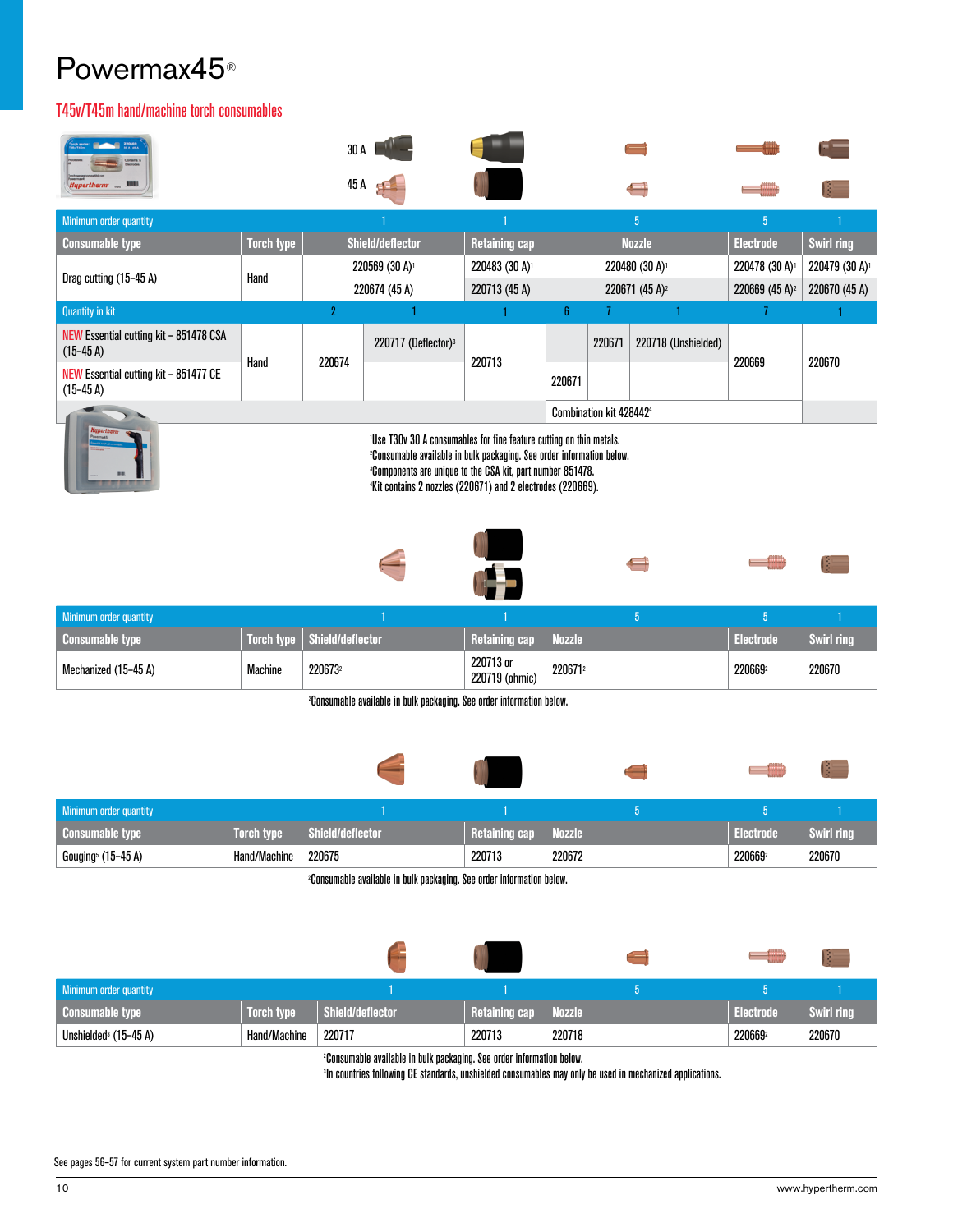| Minimum order quantity          |                                                                                                                                                                                                                                                                                                            |                                                                                                          |                     |                     |                  |                   |  |
|---------------------------------|------------------------------------------------------------------------------------------------------------------------------------------------------------------------------------------------------------------------------------------------------------------------------------------------------------|----------------------------------------------------------------------------------------------------------|---------------------|---------------------|------------------|-------------------|--|
| <b>Consumable type</b>          | <b>Torch type</b>                                                                                                                                                                                                                                                                                          | <b>Retaining cap</b>                                                                                     |                     | <b>Nozzle</b>       | <b>Electrode</b> | <b>Swirl ring</b> |  |
| HyAccess drag-cutting (15-45 A) | Hand                                                                                                                                                                                                                                                                                                       | 420148                                                                                                   | 420144              |                     | 420137           | 220670            |  |
| HyAccess gouging (15-45 A)      |                                                                                                                                                                                                                                                                                                            |                                                                                                          | 420147              |                     |                  |                   |  |
| <b>Quantity in kit</b>          |                                                                                                                                                                                                                                                                                                            |                                                                                                          |                     |                     | $\overline{2}$   |                   |  |
| HyAccess kit - 428337 (15-45 A) | Hand                                                                                                                                                                                                                                                                                                       | 420148                                                                                                   | 420144<br>(cutting) | 420147<br>(gouging) | 420137           | 4202114           |  |
|                                 |                                                                                                                                                                                                                                                                                                            | HyAccess cutting only starter pack - 428443 <sup>5</sup><br>HyAccess gouging only starter pack - 4284446 |                     |                     |                  |                   |  |
|                                 | <b>Part number 420211 is interchangeable with part number 220670</b><br><sup>5</sup> Starter pack contains 1 retaining cap (420148), 1 cutting nozzle (420144) and 1 electrode (420137)<br><sup>6</sup> Starter pack contains 1 retaining cap (420148), 1 gouging nozzle (420147) and 1 electrode (420137) |                                                                                                          |                     |                     |                  |                   |  |

### T45v/T45m consumable bulk kits

| <b>Order quantity</b>       | 25            | 25               | 10            |
|-----------------------------|---------------|------------------|---------------|
| <b>Bulk kit part number</b> | 228843        | 228844           | 228845        |
| Contents                    | 220671 nozzle | 220669 electrode | 220673 shield |

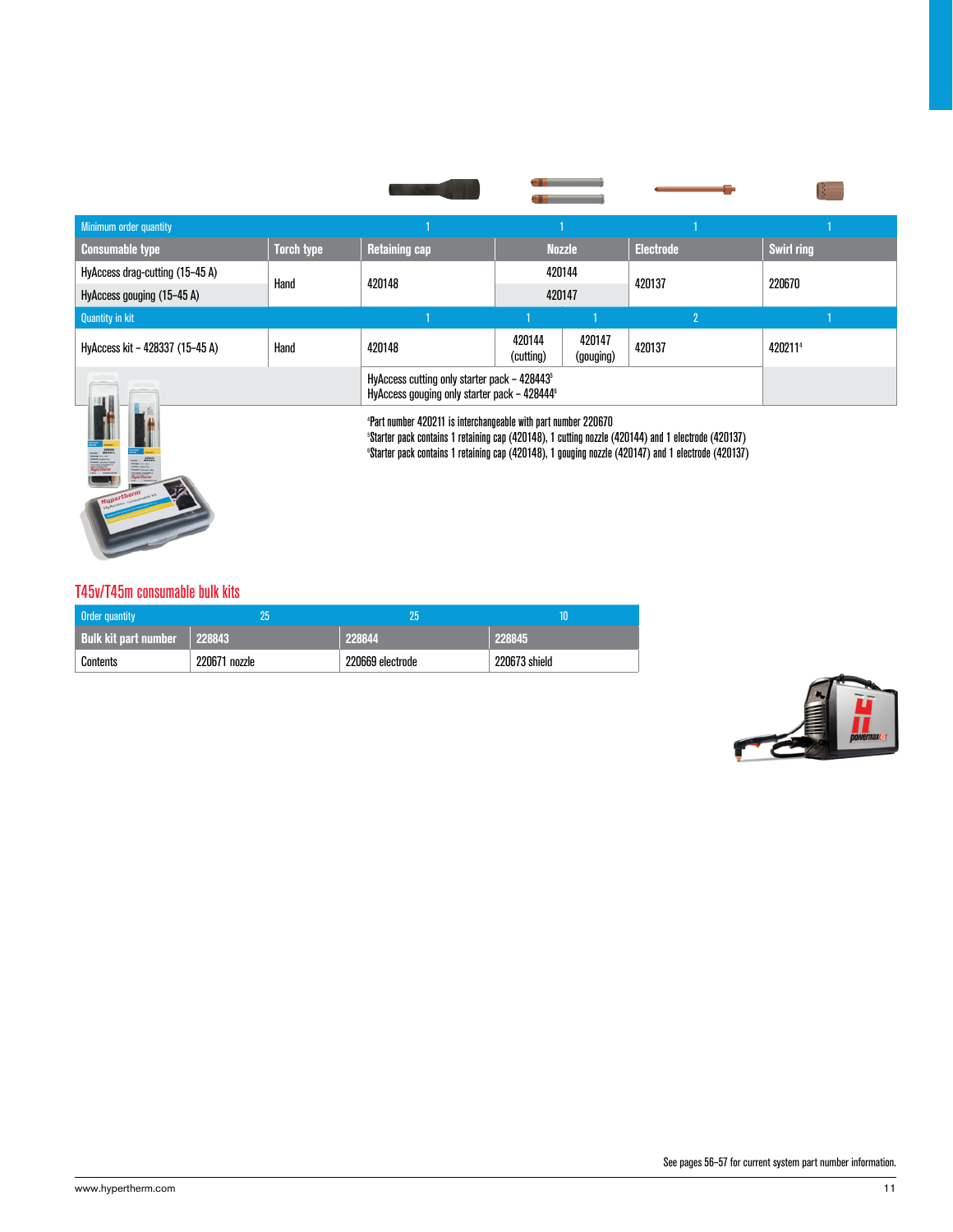# T45v hand torch parts

For use with the Powermax45®



### T45v hand torch parts

| <b>Item</b>    | <b>Kit/Part number</b> | <b>Description</b>                               |
|----------------|------------------------|--------------------------------------------------|
|                | 0880081                | T45v hand torch assembly with 6.1 m (20') leads  |
|                | 0880091                | T45v hand torch assembly with 15.2 m (50') leads |
|                | 228346                 | Kit: Torch body replacement                      |
| $\overline{2}$ | 058503                 | O-ring: torch body                               |
| 3              | 228109                 | Kit: Cap-sensor switch replacement               |
| 4              | 228313                 | Kit: handle                                      |
| 5              | 075714                 | Handle screws                                    |
| 6              | 002244                 | Safety trigger and spring replacement            |
|                | 228315                 | Kit: Torch lead replacement, 6.1 m (20')         |
| 8              | 228316                 | Kit: Torch lead replacement, 15.2 m (50')        |
|                | 228300                 | Work lead with clamp, 6.1 m (20')                |
|                | 228307                 | Work lead with clamp, 15.2 m (50')               |
| 9              | 128642                 | Kit: T45v/T30v start switch replacement          |

Assembly includes consumables.